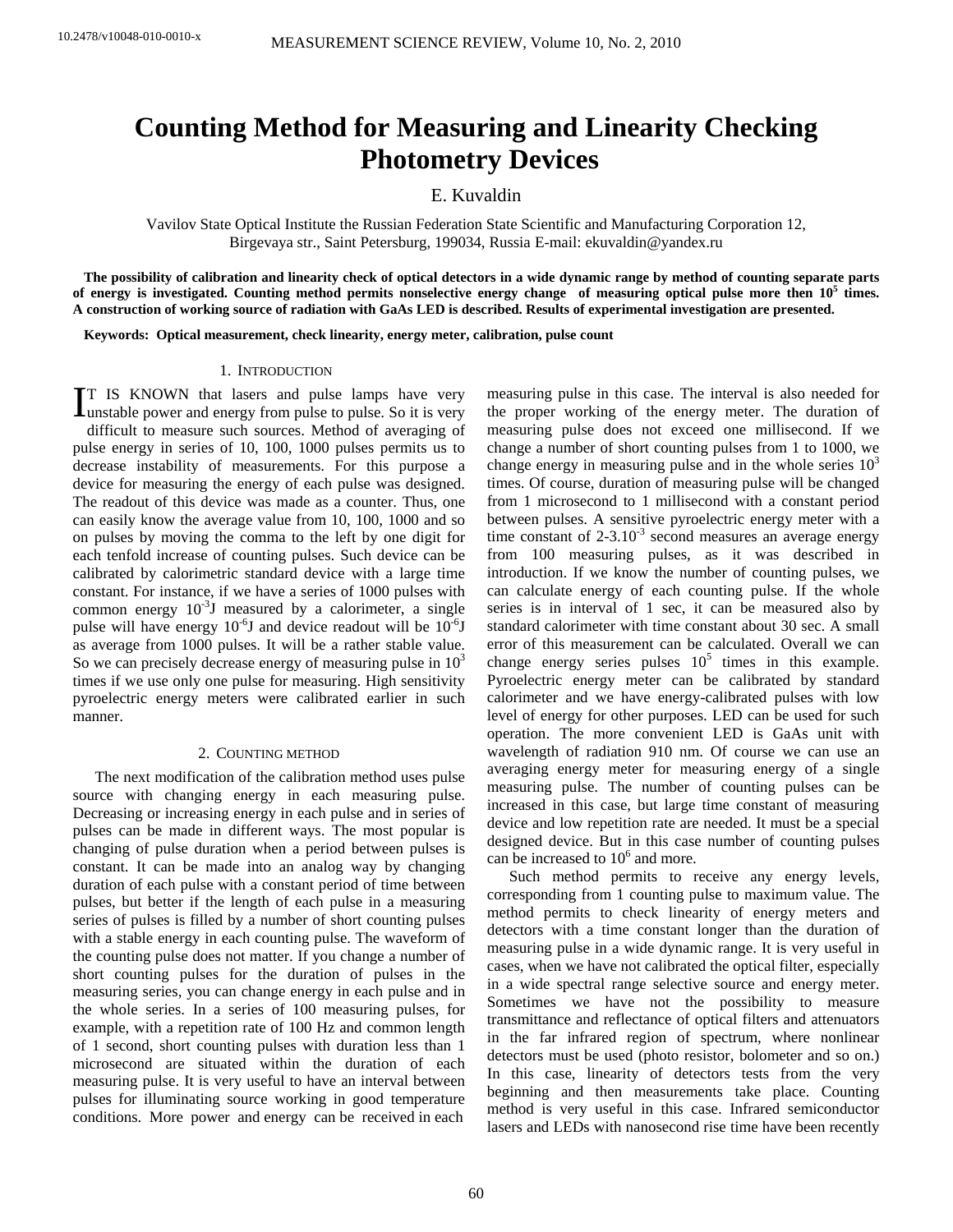designed. This allows using such source in this region of spectrum as well. We can use pulse-illuminating source for measuring transmittance or reflectance of samples or check detectors and preamplifier linearity.

### 3. CALIBRATION BY PHOTODIODE-BASED TRAP DETECTOR

LED pulse source can be calibrated also by self-calibrating photodiode-based trap detector [1]. Responsivity of trap detector is given in power or radiation flux units. So it is necessary to have some comparison photometer, which can transmit responsivity in power units into responsivity in energy units. A very simple circuit (Fig.1) does this operation. The detector (Si photodiode or vacuum diode) is a loaded parallel resistor *R* and capacitance *C*, which must be precisely measured. Values of *R* and *C* are chosen to obtain required time constant *RC* for precise energy measurements. It must be 3-5 times more than the measurement pulse duration. The voltage on resistor  $R$  and capacitance  $C$  is measured by oscilloscope or by peak voltmeter in case of pulse radiation, as well as direct current voltmeter in case of continuous wave (CW) radiation. Responsivity of comparison photometer (Fig.1) in power units is measured in a standard way. Radiation (light) from Lamp, 1, (Fig.2) enters through the entrance slit, 2, of monochromator, 3, focused by lens, 4. Another lens, 5, behind output slit, 6, creates image of grating or prism surface, 7, on the sensitive area of detector, 8, so as the uniform illumination is ensured over this area. The diaphragm, 9, is mounted both in front of the trap detector and in front of the comparison photometer to be calibrated. The comparison photometer is placed in the same place as the trap detector. The wavelength of monochromator is chosen in the visible range of spectrum (usually  $0.5$ -0.7  $\mu$ m), where quantum efficiency of the silicon trap detector has the maximum value. The relative responsivity of the comparison photometer detector in spectral range of  $0.5 - 0.95$  µm must be measured in advance.



Fig.1 Calibration circuit.

Then, responsivity of comparison photometer detector in power units  $S_p$  is calculated at 0.91  $\mu$ m wavelength. Responsivity for CW radiation  $S_p$  is equal to  $S_p = U_R/R\Phi$ , where  $U_R$  is the voltage on resistor *R* and  $\Phi$  is the radiation flux (power) on the input surface of the detector.

In a pulse regime responsivity  $S_q$  is equal to  $S_q = CU_q/Q$ , where  $U_c$  is the voltage on capacitance C and Q is the energy of measurement pulse of radiation. Relative change of detector responsivity  $S_p$  and  $S_q$  shows nonlinearity of light characteristic of the detector. We must have linear regime in all dynamic

ranges of measurements. In this case the responsivity  $S_p$  is equal to the responsivity  $S_a$  and

$$
\frac{Q}{\phi} = RC \frac{U_c}{U_R}
$$
 (1)

Because all values in (1) except *Q* are measured, we can calculate energy  $Q$ . One can also obtain the responsivity  $S_p$  $(A/W) = C S<sub>a</sub> (V/J)$  from this equation. The last equation is very useful for energetic calculations.

#### 4. COUNTING SOURCE APPLICATION

According to this calibration method the responsivity in term of power is multiplied by time constant *RC* and as a result one can obtain the responsivity of comparison photometer in terms of energy. The comparison photometer calibrates energy source of radiation with the short pulse duration, which can be considered as  $\delta$  - pulse source for this photometer. So we receive small level energy standard for energy meter calibration. Such  $\delta$  - pulse source can be the abovementioned source with a single fulfilled pulse. If energy of single  $\delta$  - pulse is not enough for some energy meter calibration, the number of fulfilled pulses may be increased, if the time constant of calibrated energy meter is enough. An error of such calibration may be 2-5% in a wide dynamic range. The most precise error calculation is made on paper [2]. It must be mentioned there are no optical filters or other optical attenuators in use. Therefore there is no problem with a scattering light. In most cases dark conditions are not required for work, because energy meters are not sensitive to CW radiation.



Fig.2 Optical diagram of measuring unit

The described source is acceptable for calibrations in terms of energy, where the form of pulse does not matter. Sometimes rise time of lasers or LEDs are not enough and front of pulse will be delayed. If we use linear parts of dynamic range this circumstance does not matter, so the decay of pulse will be also delayed and common area of pulse will be the same. But if we are not sure we can put another LED with a good rise time in series and compare the ratio of responsivities for both diodes. Current flowing through the diodes will be the same in this case.

If we want to calculate a result of calibration in terms of power, there will be some difficulties. In common case it is necessary to add some coefficient, depending on the form of measuring pulse. There is no problem in case of rectangular pulse. So it is desirable to have illuminating source with rectangular pulse whose duration is a proportional number of fulfilled counting pulses. Then power  $\Phi$  can be calculated as  $\Phi = Q/t$ , where *t* is rectangular pulse duration.